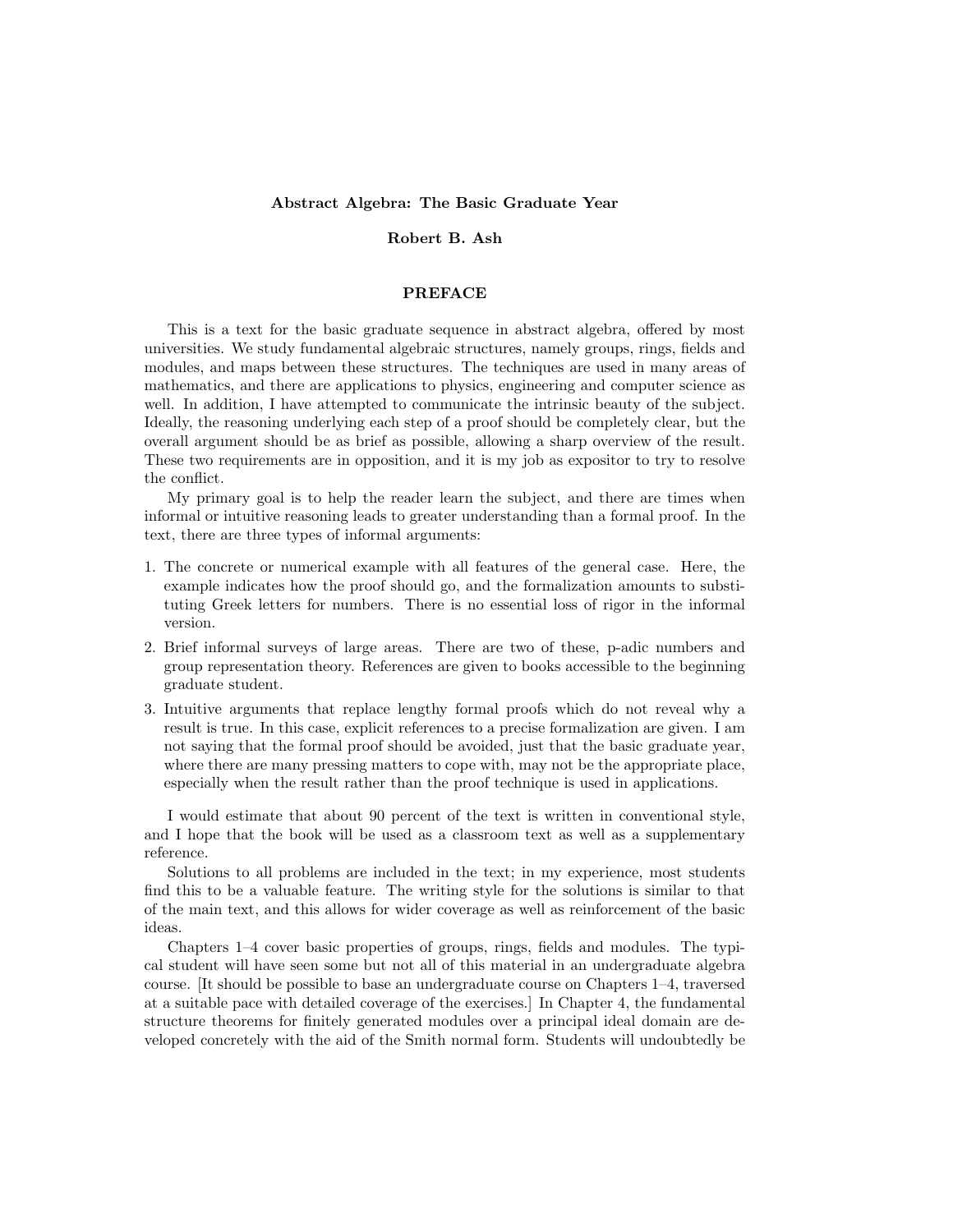comfortable with elementary row and column operations, and this will significantly aid the learning process.

In Chapter 5, the theme of groups acting on sets leads to a nice application to combinatorics as well as the fundamental Sylow theorems and some results on simple groups. Analysis of normal and subnormal series leads to the Jordan-Hölder theorem and to solvable and nilpotent groups. The final section, on defining a group by generators and relations, concentrates on practical cases where the structure of a group can be deduced from its presentation. Simplicity of the alternating groups and semidirect products are covered in the exercises.

Chapter 6 goes quickly to the fundamental theorem of Galois theory; this is possible because the necessary background has been covered in Chapter 3. After some examples of direct calculation of a Galois group, we proceed to finite fields, which are of great importance in applications, and cyclotomic fields, which are fundamental in algebraic number theory. The Galois group of a cubic is treated in detail, and the quartic is covered in an appendix. Sections on cyclic and Kummer extensions are followed by Galois' fundamental theorem on solvability by radicals. The last section of the chapter deals with transcendental extensions and transcendence bases.

In the remaining chapters, we begin to apply the results and methods of abstract algebra to related areas. The title of each chapter begins with "Introducing *...* ", and the areas to be introduced are algebraic number theory, algebraic geometry, noncommutative algebra and homological algebra (including categories and functors).

Algebraic number theory and algebraic geometry are the two major areas that use the tools of commutative algebra (the theory of commutative rings). In Chapter 7, after an example showing how algebra can be applied in number theory, we assemble some algebraic equipment: integral extensions, norms, traces, discriminants, Noetherian and Artinian modules and rings. We then prove the fundamental theorem on unique factorization of ideals in a Dedekind domain. The chapter concludes with an informal introduction to p-adic numbers and some ideas from valuation theory.

Chapter 8 begins geometrically with varieties in affine space. This provides motivation for Hilbert's fundamental theorems, the basis theorem and the Nullstellensatz. Several equivalent versions of the Nullstellensatz are given, as well as some corollaries with geometric significance. Further geometric considerations lead to the useful algebraic techniques of localization and primary decomposition. The remainder of the chapter is concerned with the tensor product and its basic properties.

Chapter 9 begins the study of noncommutative rings and their modules. The basic theory of simple and semisimple rings and modules, along with Schur's lemma and Jacobson's theorem, combine to yield Wedderburn's theorem on the structure of semisimple rings. We indicate the precise connection between the two popular definitions of simple ring in the literature. After an informal introduction to group representations, Maschke's theorem on semisimplicity of modules over the group algebra is proved. The introduction of the Jacobson radical gives more insight into the structure of rings and modules. The chapter ends with the Hopkins-Levitzki theorem that an Artinian ring is Noetherian, and the useful lemma of Nakayama.

In Chapter 10, we introduce some of the tools of homological algebra. Waiting until the last chapter for this is a deliberate decision. Students need as much exposure as possible to specific algebraic systems before they can appreciate the broad viewpoint of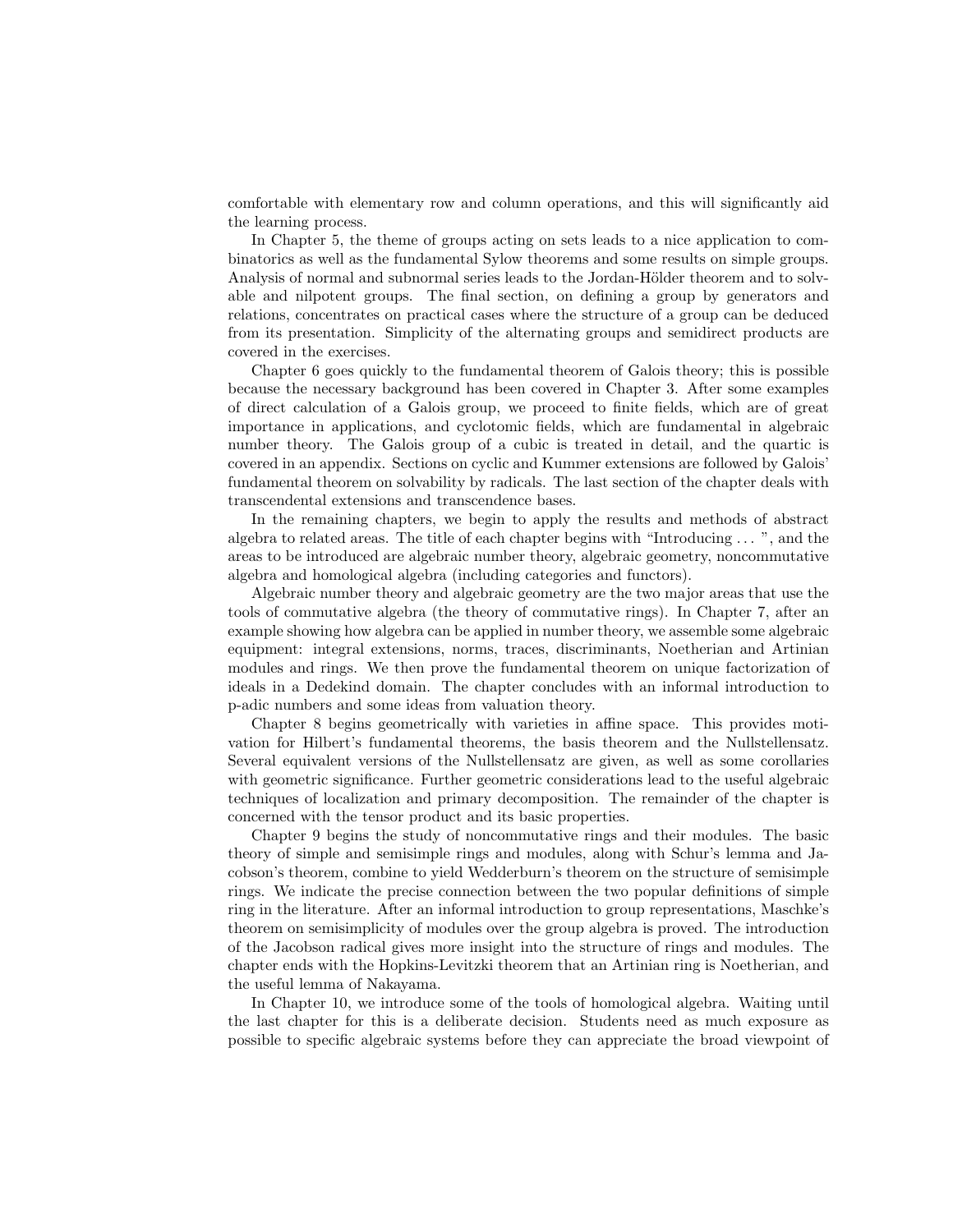category theory. Even experienced students may have difficulty absorbing the abstract definitions of kernel, cokernel, product, coproduct, direct and inverse limit. To aid the reader, functors are introduced via the familiar examples of hom and tensor. No attempt is made to work with general abelian categories. Instead, we stay within the category of modules and study projective, injective and flat modules.

In a supplement, we go much farther into homological algebra than is usual in the basic algebra sequence. We do this to help students cope with the massive formal machinery that makes it so difficult to gain a working knowledge of this area. We concentrate on the results that are most useful in applications: the long exact homology sequence and the properties of the derived functors Tor and Ext. There is a complete proof of the snake lemma, a rarity in the literature. In this case, going through a long formal proof is entirely appropriate, because doing so will help improve algebraic skills. The point is not to avoid difficulties, but to make most efficient use of the finite amount of time available.

Robert B. Ash October 2000

#### **Further Remarks**

Many mathematicians believe that formalism aids understanding, but I believe that when one is learning a subject, formalism often prevents understanding. The most important skill is the ability to think intuitively. This is true even in a highly abstract field such as homological algebra. My writing style reflects this view.

Classroom lectures are inherently inefficient. If the pace is slow enough to allow comprehension as the lecture is delivered, then very little can be covered. If the pace is fast enough to allow decent coverage, there will unavoidably be large gaps. Thus the student must depend on the textbook, and the current trend in algebra is to produce massive encyclopedias, which are likely to be quite discouraging to the beginning graduate student. Instead, I have attempted to write a text of manageable size, which can be read by students, including those working independently.

Another goal is to help the student reach an advanced level as quickly and efficiently as possible. When I omit a lengthy formal argument, it is because I judge that the increase in algebraic skills is insufficient to justify the time and effort involved in going through the formal proof. In all cases, I give explicit references where the details can be found. One can argue that learning to write formal proofs is an essential part of the student's mathematical training. I agree, but the ability to think intuitively is fundamental and must come first. I would add that the way things are today, there is absolutely no danger that the student will be insufficiently exposed to formalism and abstraction. In fact there is quite a bit of it in this book, although not 100 percent.

I offer this text in the hope that it will make the student's trip through algebra more enjoyable. I have done my best to avoid gaps in the reasoning. I never use the phrase "it is easy to see" under any circumstances. I welcome comments and suggestions for improvement.

Copyright (c) 2000, by Robert B. Ash

Paper or electronic copies for noncommercial use may be made freely without explicit permission of the author. All other rights are reserved.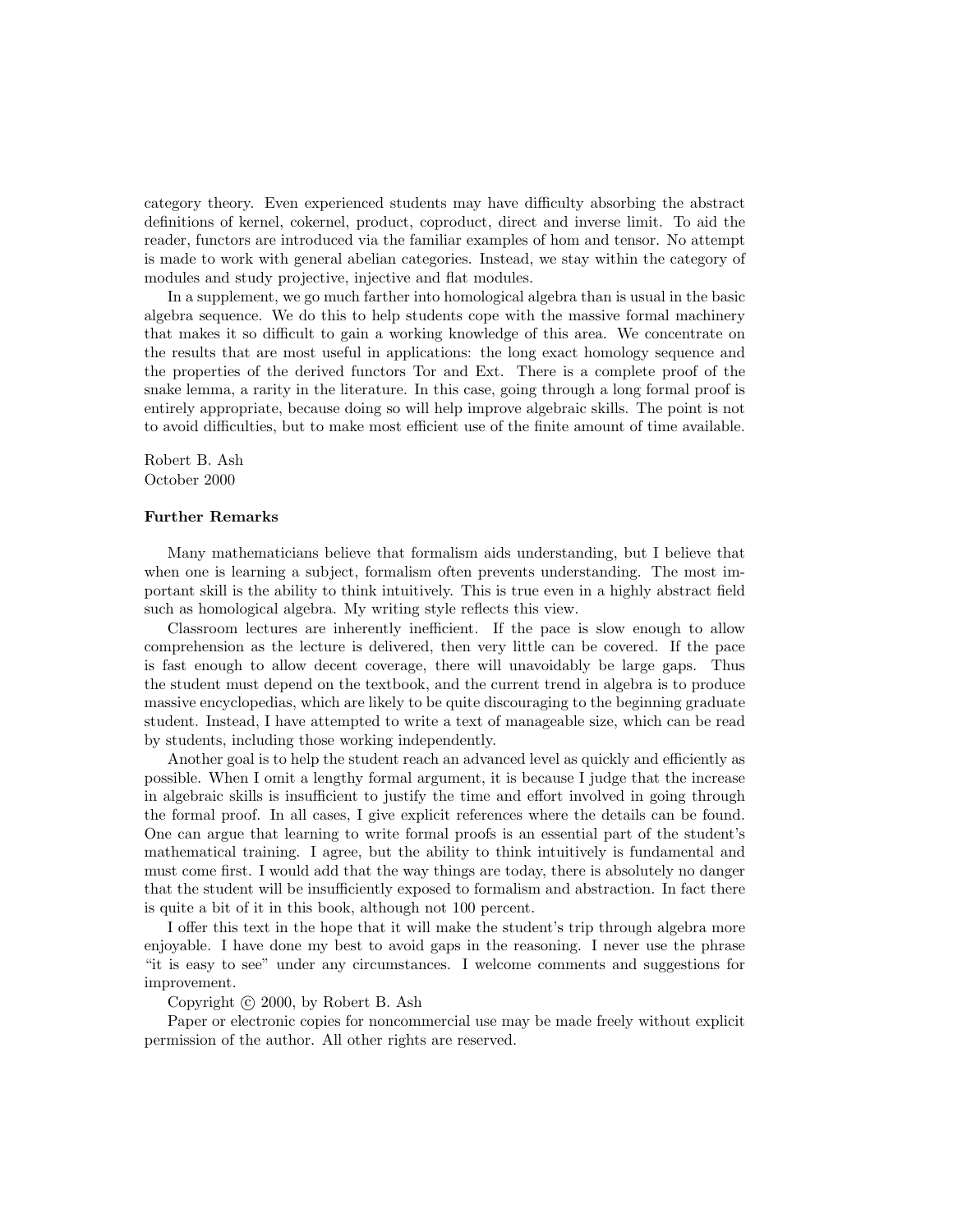#### **ABSTRACT ALGEBRA: THE BASIC GRADUATE YEAR**

### **TABLE OF CONTENTS**

#### **CHAPTER 0 PREREQUISITES**

- 0.1 Elementary Number Theory
- 0.2 Set Theory
- 0.3 Linear Algebra

#### **CHAPTER 1 GROUP FUNDAMENTALS**

- 1.1 Groups and Subgroups
- 1.2 Permutation Groups
- 1.3 Cosets, Normal Subgroups and Homomorphisms
- 1.4 The Isomorphism Theorems
- 1.5 Direct Products

### **CHAPTER 2 RING FUNDAMENTALS**

- 2.1 Basic Definitions and Properties
- 2.2 Ideals, Homomorphisms and Quotient Rings
- 2.3 The Isomorphism Theorems For Rings
- 2.4 Maximal and Prime Ideals
- 2.5 Polynomial Rings
- 2.6 Unique Factorization
- 2.7 Principal Ideal Domains and Euclidean Domains
- 2.8 Rings of Fractions
- 2.9 Irreducible Polynomials

#### **CHAPTER 3 FIELD FUNDAMENTALS**

- 3.1 Field Extensions
- 3.2 Splitting Fields
- 3.3 Algebraic Closures
- 3.4 Separability
- 3.5 Normal Extensions

### **CHAPTER 4 MODULE FUNDAMENTALS**

- 4.1 Modules and Algebras
- 4.2 The Isomorphism Theorems For Modules
- 4.3 Direct Sums and Free Modules
- 4.4 Homomorphisms and Matrices
- 4.5 Smith Normal Form
- 4.6 Fundamental Structure Theorems
- 4.7 Exact Sequences and Diagram Chasing

## **CHAPTER 5 SOME BASIC TECHNIQUES OF GROUP THEORY**

- 5.1 Groups Acting on Sets
- 5.2 The Orbit-Stabilizer Theorem
- 5.3 Applications to Combinatorics
- 5.4 The Sylow Theorems
- 5.5 Applications of the Sylow Theorems
- 5.6 Composition Series
- 5.7 Solvable and Nilpotent Groups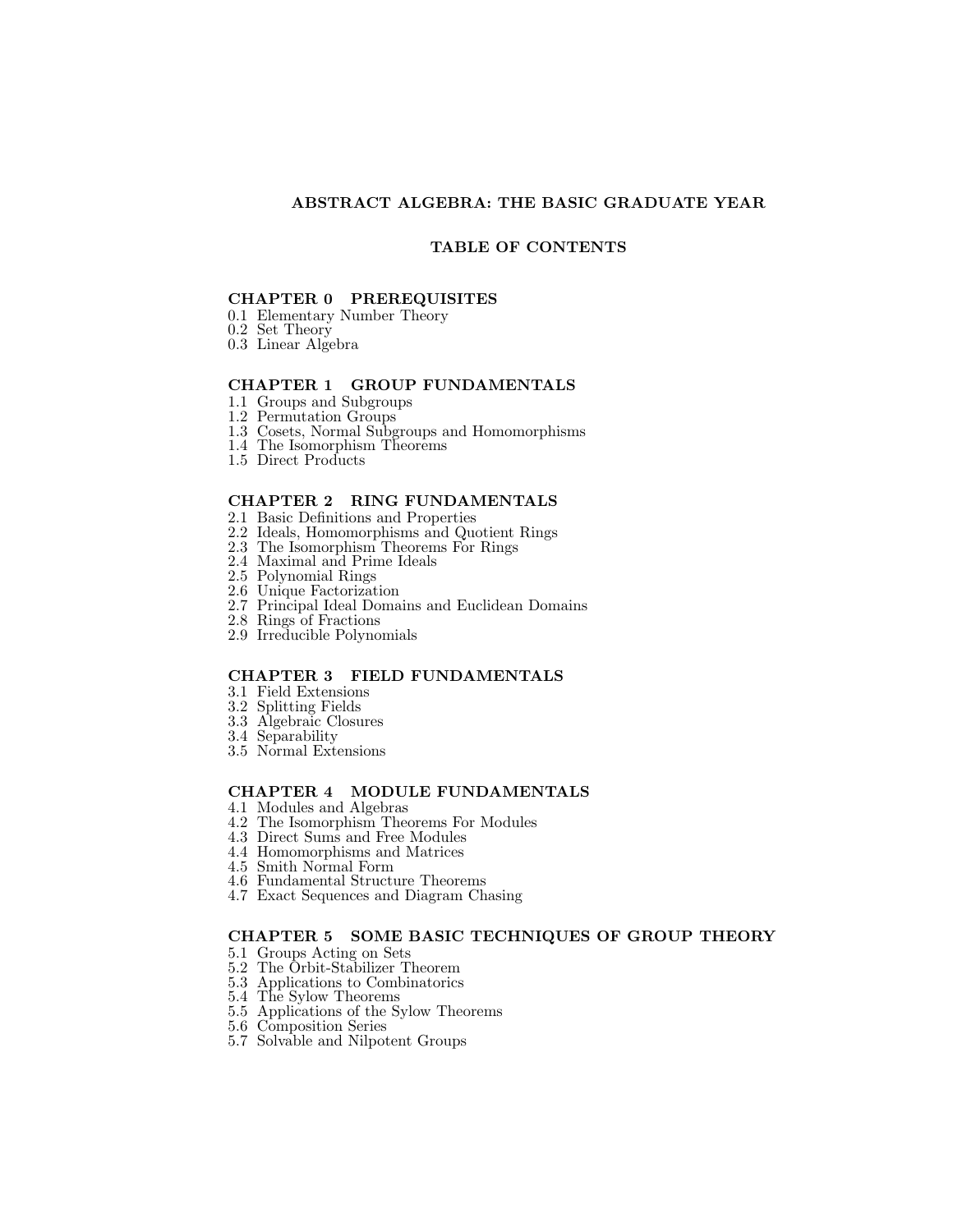5.8 Generators and Relations

## **CHAPTER 6 GALOIS THEORY**

- 6.1 Fixed Fields and Galois Groups
- 6.2 The Fundamental Theorem
- 6.3 Computing a Galois Group Directly
- 6.4 Finite Fields
- 6.5 Cyclotomic Fields
- 6.6 The Galois Group of a Cubic
- 6.7 Cyclic and Kummer Extensions
- 6.8 Solvability by Radicals
- 6.9 Transcendental Extensions
- Appendix to Chapter 6

### **CHAPTER 7 INTRODUCING ALGEBRAIC NUMBER THEORY**

- 7.1 Integral Extensions
- 7.2 Quadratic Extensions of the Rationals
- 7.3 Norms and Traces
- 7.4 The Discriminant
- 7.5 Noetherian and Artinian Modules and Rings
- 7.6 Fractional Ideals
- 7.7 Unique Factorization of Ideals in a Dedekind Domain
- 7.8 Some Arithmetic in Dedekind Domains
- 7.9 *p*-adic Numbers

#### **CHAPTER 8 INTRODUCING ALGEBRAIC GEOMETRY**

- 8.1 Varieties
- 8.2 The Hilbert Basis Theorem
- 8.3 The Nullstellensatz: Preliminaries
- 8.4 The Nullstellensatz: Equivalent Versions and Proof
- 8.5 Localization
- 8.6 Primary Decomposition
- 8.7 Tensor Product of Modules Over a Commutative Ring
- 8.8 General Tensor Products

# **CHAPTER 9 INTRODUCING NONCOMMUTATIVE ALGEBRA**

- 9.1 Semisimple Modules
- 9.2 Two Key Theorems
- 9.3 Simple and Semisimple Rings
- 9.4 Further Properties of Simple Rings, Matrix Rings, and Endomorphisms
- 9.5 The Structure of Semisimple Rings
- 9.6 Maschke's Theorem
- 9.7 The Jacobson Radical
- 9.8 Theorems of Hopkins-Levitzki and Nakayama

# **CHAPTER 10 INTRODUCING HOMOLOGICAL ALGEBRA**

- 10.1 Categories
- 10.2 Products and Coproducts
- 10.3 Functors
- 10.4 Exact Functors
- 10.5 Projective Modules
- 10.6 Injective Modules